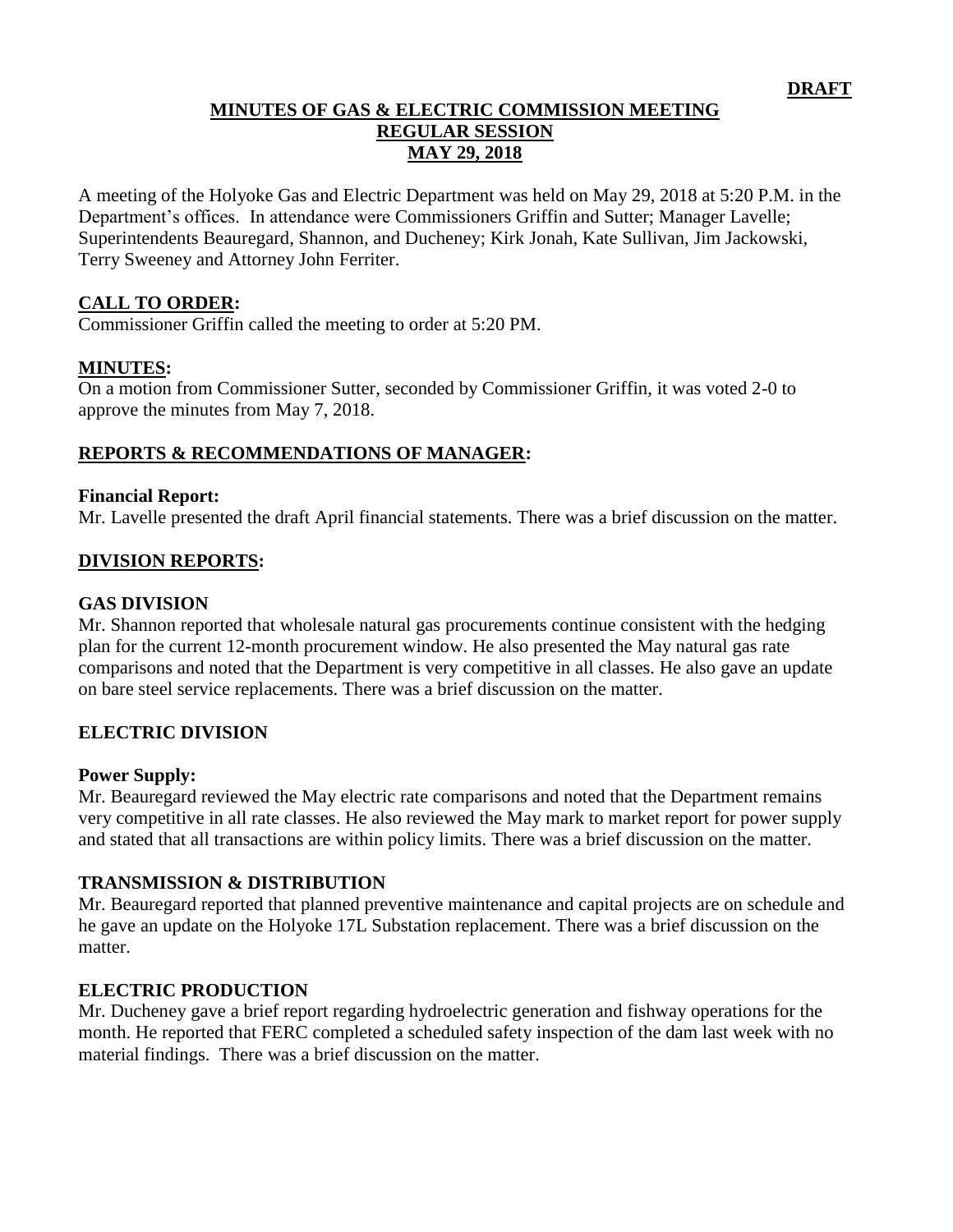### **TELECOMMUNICATIONS**

Mr. Jonah gave a brief update on commercial sales and ongoing projects. There was a brief discussion on the matter.

### **OLD BUSINESS:** None

### **NEW BUSINESS:**

**HOLYOKE SOLAR COOPERATIVE:** Mr. Lavelle reported that the Holyoke Solar Cooperative has been working with PeoplesBank to modify the original Holyoke Solar Cooperative (HSC) loans from October 2011 that are set to re-price in 2021. He presented a recommendation from Brooke McMahon to approve a modification to the existing HSC loans. He stated that the proposed loan modification would take advantage of current interest rates, rather than waiting until the scheduled repricing when rates will likely be higher. He further explained that even though the loans are with HSC, the bank is looking for a certificate of vote from HG&E due to the security provided by HG&E. After a brief discussion, and on a motion from Commissioner Griffin, seconded by Commissioner Sutter, it was unanimously voted:

- (1) that HG&E continues to authorize a pledge of HG&E revenues to PeoplesBank as collateral for the modified notes dated October 25, 2011 from the Holyoke Solar Cooperative (HSC) to PeoplesBank under substantially the terms presented to the meeting by the Manager and as outlined in the term sheet of PeoplesBank dated May 18, 2018 and presented to this meeting; and
- (2) that the Manager is hereby authorized and directed to take any action and sign all documents deemed necessary or advisable to carry out the purposes of the modification and this vote; and
- (3) that any actions previously taken by the Manager or HG&E which are consistent with the purposes of this vote are hereby ratified and confirmed.

**2017 AUDITED FINANCIAL STATEMENTS:** Mr. Lavelle presented that audited financial statements for 2017 and stated that there were no significant findings and that the auditors have provided an unqualified opinion on the financial statements. There was a brief discussion on the matter.

**2017 DPU REPORT:** Mr. Lavelle presented that 2017 DPU report and requested signatures from each of the Commissioners. There was a brief discussion on the matter.

# **COMMERCIAL ENERGY ASSISTANCE REQUEST – SPS INVESTMENTS, LLC:** Mr.

Lavelle reported that the Department received a Commercial Energy Assistance Request from SPS Investments, LLC (Gateway City Arts) in the amount of \$119,650 for new energy efficient windows for the facility and he recommended that the request be approved at \$85,000 given other assistance currently outstanding with the customer. After a brief discussion and on a motion from Commissioner Sutter, seconded by Commissioner Griffin, it was voted 2-0 to approve the request per the recommendation of management.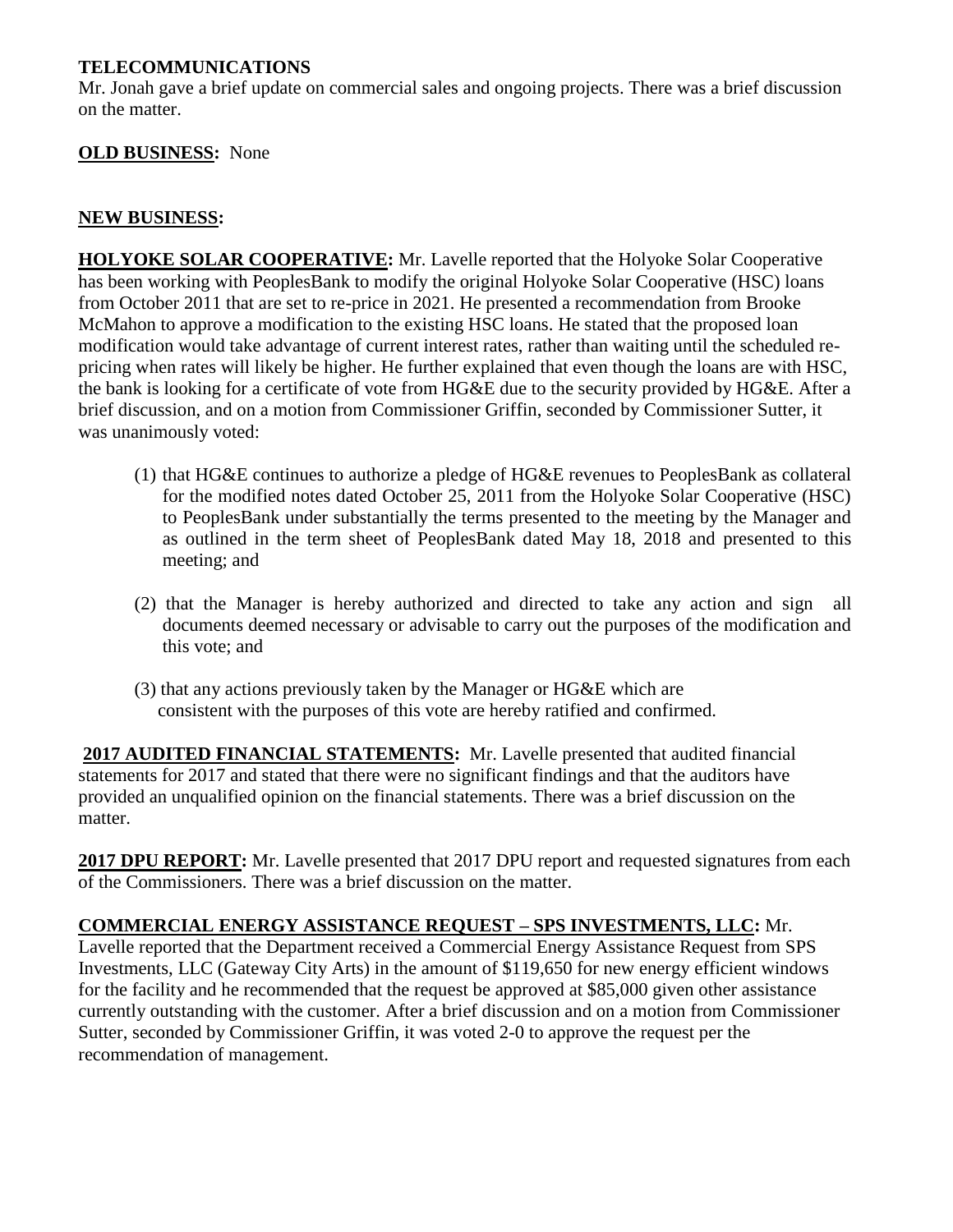# **COMMERCIAL ENERGY ASSISTANCE REQUEST – DELANEY HOUSE:** Mr. Lavelle

reported that the Department received a Commercial Energy Assistance Request from The Log Cabin Banquet and Meeting House, Inc., in the amount of \$15,651.72 for new energy efficient lighting for the Delaney House property and he recommended that the request be approved. After a brief discussion and on a motion from Commissioner Sutter, seconded by Commissioner Griffin, it was voted 2-0 to approve the request per the recommendation of management.

# **COMMERCIAL ENERGY ASSISTANCE REQUEST – CLEARY FITZGERALD**

**CONDOMINIUM:** Mr. Lavelle reported that the Department received a Commercial Energy Assistance Request from the owners of 1139 Dwight Street in the amount of \$13,500 for the installation of a new energy efficient gas fired heating system and he recommended that the request be approved. After a brief discussion and on a motion from Commissioner Sutter, seconded by Commissioner Griffin, it was voted 2-0 to approve the request per the recommendation of management.

**RESIDENTIAL ENERGY ASSISTANCE REQUEST – 10 GLEN STREET:** Mr. Lavelle reported that the Department received a Commercial Energy Assistance Request from the owners of 10 Glen Street in the amount of \$10,000 for the installation of a new energy efficient gas fired heating system for their multi-family home and he recommended that the request be approved. After a brief discussion and on a motion from Commissioner Sutter, seconded by Commissioner Griffin, it was voted 2-0 to approve the request per the recommendation of management.

# **BID AUTHORIZATIONS:**

**COBBLE MOUNTAIN RESERVOIR GOVERNOR REPLACEMENTS:** Mr. Lavelle requested authorization to solicit bids for the replacement of three hydroelectric governors and hydraulic power units at the Cobble Mountain Reservoir Power Station. He stated that the existing units are over 80 years old and are beyond repair. He further noted that all costs associated with the project are fully reimbursable from Springfield Water and Sewer Commission. After a brief discussion and on a motion from Commissioner Sutter, seconded by Commissioner Griffin, it was voted 2-0 to authorize the bid per the recommendation of management.

# **BIDS RECEIVED:**

# **BOATLOCK UNITS #2 AND #3 INTAKE RACK AND FEED GATES #3 AND #4 SUPPORT**

**STRUCTURE:** Mr. Lavelle recommended that the Commission award the bid for the Boatlock Units #2 and #3 Intake Rack and Feed Gates #3 and #4 Support Structure replacements to Gardner Construction & Industrial Services, the lowest responsible and eligible bidder meeting all requirements of the solicitation. After a brief discussion, and on a motion from Commissioner Sutter, seconded by Commissioner Griffin, it was voted 2-0 to award the contract per the recommendation of management.

**NO. 2 OVERFLOW GATE REPLACEMENT:** Mr. Lavelle recommended that the Commission award the bid for the Overflow #2 Drain Gate Replacement to Gardner Construction & Industrial Services, the lowest responsible and eligible bidder meeting all requirements of the solicitation. After a brief discussion, and on a motion from Commissioner Sutter, seconded by Commissioner Griffin, it was voted 2-0 to award the contract per the recommendation of management.